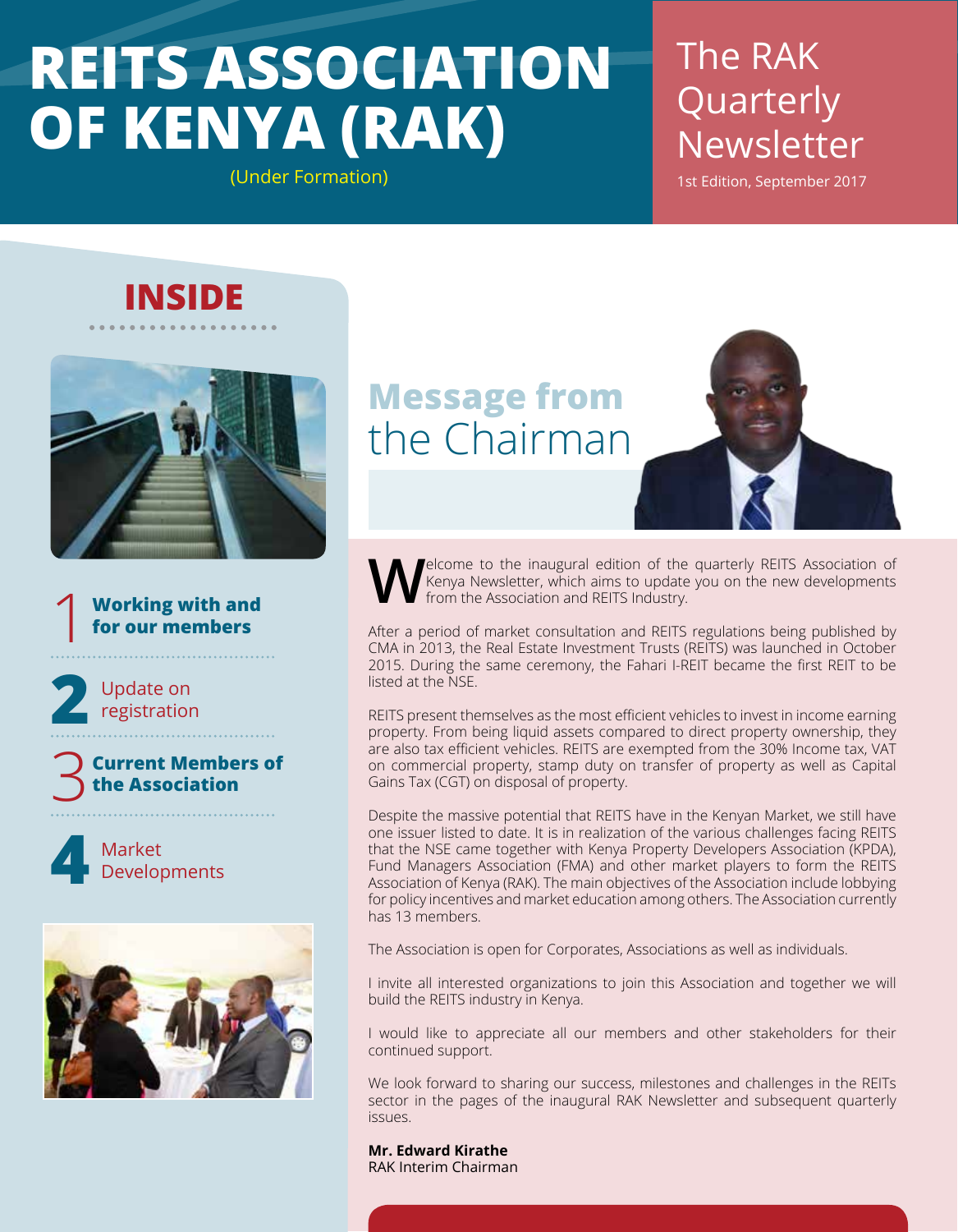

# Working with and for our members

*" Promotion, branding and visibility for the REITS market"*

REITs Association of Kenya is the voice of publicly traded Real Estate Investment Trusts and our mission is to promote, develop and represent the Kenya real estate sector.

We shall achieve this through the collective efforts of our members in various initiatives to grow and demystify the sector so as to attract more issuers and investors.

The tasks of RAK include (but are not limited to):

- Regular communication with all our stakeholders on the development in the REITS industry;
- Undertaking market development and research on REITS;
- Promoting Brand and visibility of the REITS Market;
- Organizing conferences that seek to address the various challenges faced by REITS and providing a networking platform for all stakeholders;
- To act as a common voice lobbying to the Government on behalf of all REITS stakeholders;
- Promotion of best practices, cohesion and strengthening of the industry;
- Improvement, growth and development of the general operating environment for REITs;
- Providing access to the best global resources and expertise for REITS; and
- Carrying out capacity development and conducting necessary trainings for the REITS market





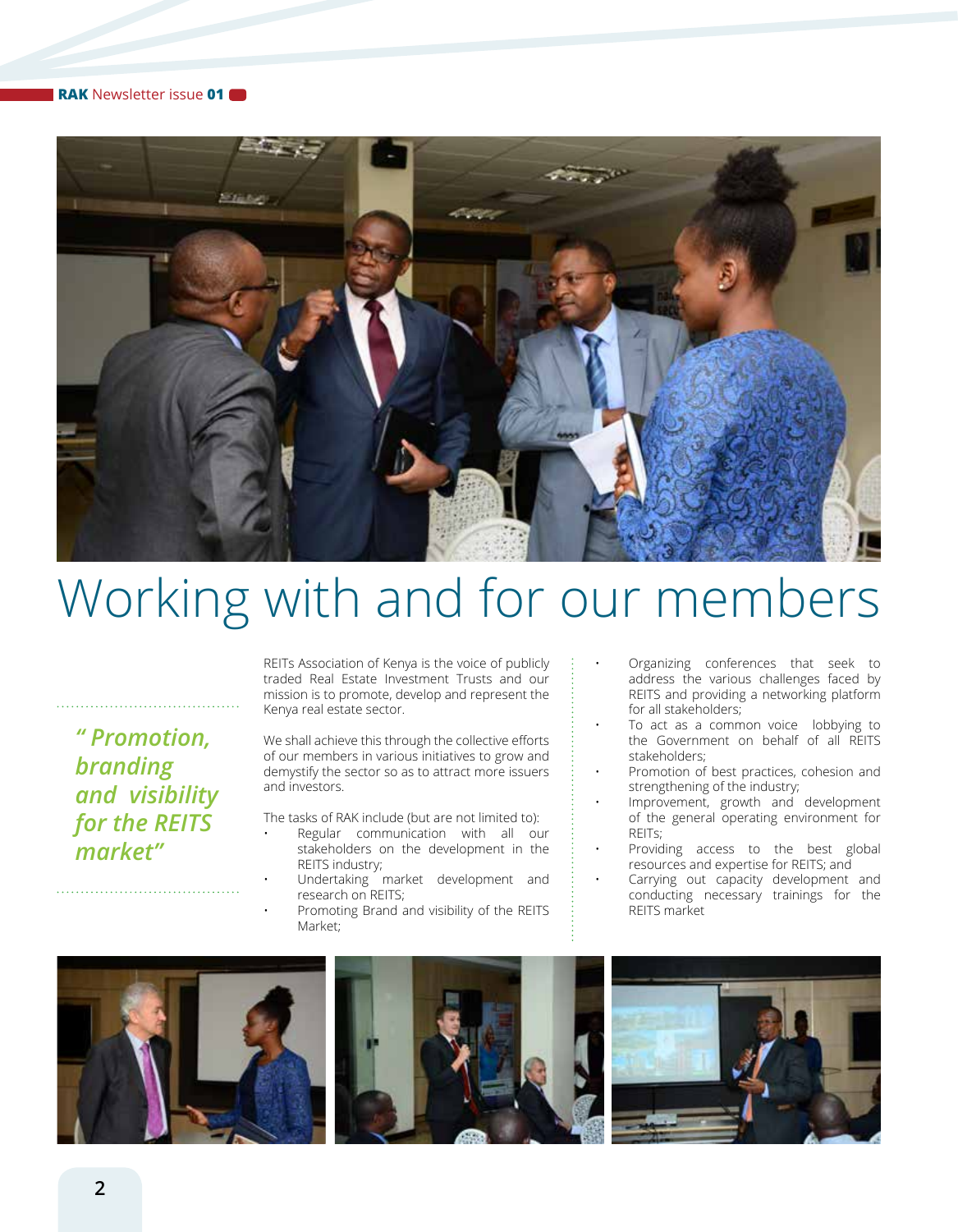**RAK** Newsletter issue **01**



### **Current Members of the Association include:**

|     | <b>Member</b>                                        | <b>Membership category</b> |
|-----|------------------------------------------------------|----------------------------|
| 1.  | Fund Managers Association                            | Association                |
| 2.  | Kenya Property Developers Association                | Association                |
| 3.  | MMC Africa                                           | Corporate                  |
| 4.  | Viva Africa Consulting                               | Corporate                  |
| 5.  | Nairobi Securities Exchange                          | Corporate                  |
| 6.  | Cytonn Investments                                   | Corporate                  |
| 7.  | Nabo Capital                                         | Corporate                  |
| 8.  | Mboya Wangong'u & Waiyaki                            | Corporate                  |
| 9.  | Stanlib Kenya Limited                                | Corporate                  |
| 10  | Acorn Holdings                                       | Corporate                  |
| 11. | <b>Sterling Capital Limited</b>                      | Corporate                  |
| 12. | Kenya Association of Stockbrokers & Investment Banks | Association                |
| 13. | Novare Equity Partners                               | Corporate                  |

#### **Interim Officials Include:**

- 1. Interim Chairman- Mr. Edward Kirathe, Acorn
- 2. Interim Vice Chairman- Mr. Kenneth Masika ,CEO Stanlib Fahari I-REIT<br>3. Interim Treasurer -Mr. Geoffrey Odundo, CEO NSE
- Interim Treasurer -Mr. Geoffrey Odundo, CEO NSE
- 4. Organizing Secretary-Ms. Lina Ng'inja, Ag. Business Development Director NSE